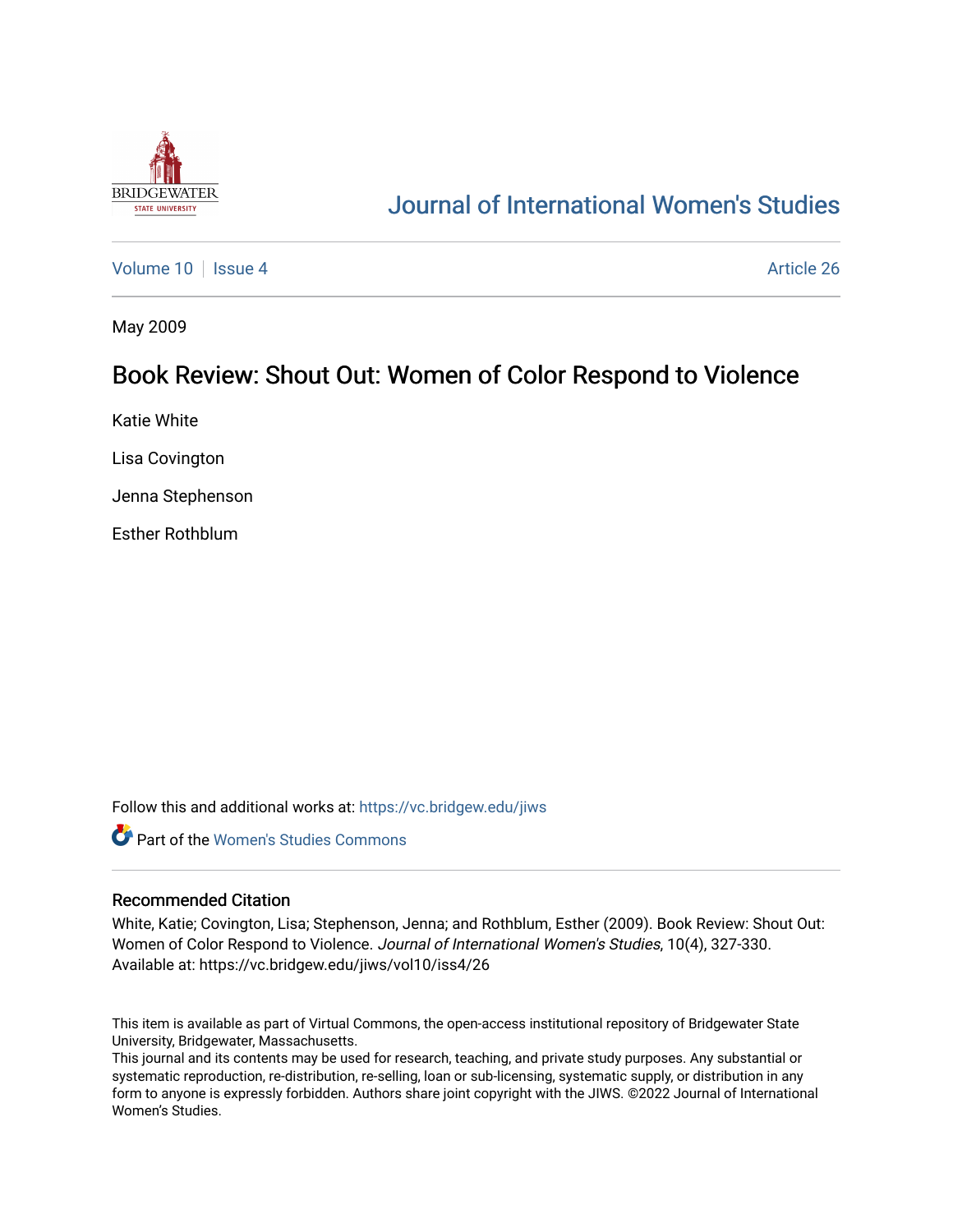*Shout Out: Women of Color Respond to Violence***.** Maria Ochoa and Barbara K. Ige (Editors). 2007. Emeryville, CA: Seal Press. 413 pages. \$16.95 (Paperback).

Reviewed by Katie White, Lisa Covington, Jenna Stephenson, and Esther Rothblum<sup>1</sup>

*Shout Out: Women of Color Respond to Violence* is a call to action. It is an emphatic declaration that violence against women is a universal problem, yet one shrouded in a silence that must be broken. Each chapter title begins with appropriate tools and actions meant to accomplish this goal: strength in the service of vision, articulating a global ethic, speaking truth to power, messages of pain, defining a principled peace. In the initial Introduction, as well as the opening of Chapter Four, the editors credit Gloria Anzaldua as the inspiration for the composition of the text, which draws on "creative nonfiction, poetry, visual art, and critical analyses" (p. xiv) with some groupings intended to "surprise the reader with a hybridization of form and content that disrupts a familiar reading" (220).

We found *Shout Out* to be a roadmap for awareness and transformation. The text consists of over fifty articles and poems written by women of color about violence in their lives. When co-editor Barbara Ige was teaching literature at the University of Hawai'i in the 1990s, a well-meaning colleague told her: "We don't talk about certain things; it isn't good for the community"(227). Nevertheless, Ige persevered, and soon her students were writing about personal pain and violence in response to the course readings. Ige would meet with each student in order to "explore her writing history, which was inexorably entangled with an anguished past" (231).

And in many ways *Shout Out* follows that same format, with each author writing about her own personal and theoretical approach to violence as a woman of color. Very few of the pieces have been published previously, and so this is in fact an anthology of women of color speaking out. In a poem dedicated to Toni Cade Bambara, Aishah Shahidah Simmons unapologetically declares, "This is NOT an objective piece. I said…This is NOT an objective piece. I am in a STATE OF RAGE I said. I am. I am. I am. I AM IN A STATE OF RAGE ABOUT THE RAPE AND SEXUAL ABUSE OF WOMEN OF AFRICAN DESCENT IN THE united states of ameri-kkk-a" (221).

The purpose of *Shout Out* is to eradicate violence by making the invisible seen. As the editors state in their introduction (xii), "what these works share in common is the demonstration of how collective agency is a powerful force that refutes and resists the

 $\overline{a}$ 

<sup>&</sup>lt;sup>1</sup> Katie White, Lisa Covington and Jenna Stephenson are graduate students in the Women's Studies Department at San Diego State University, and Dr. Esther Rothblum is a Professor of Women's Studies at the same institution.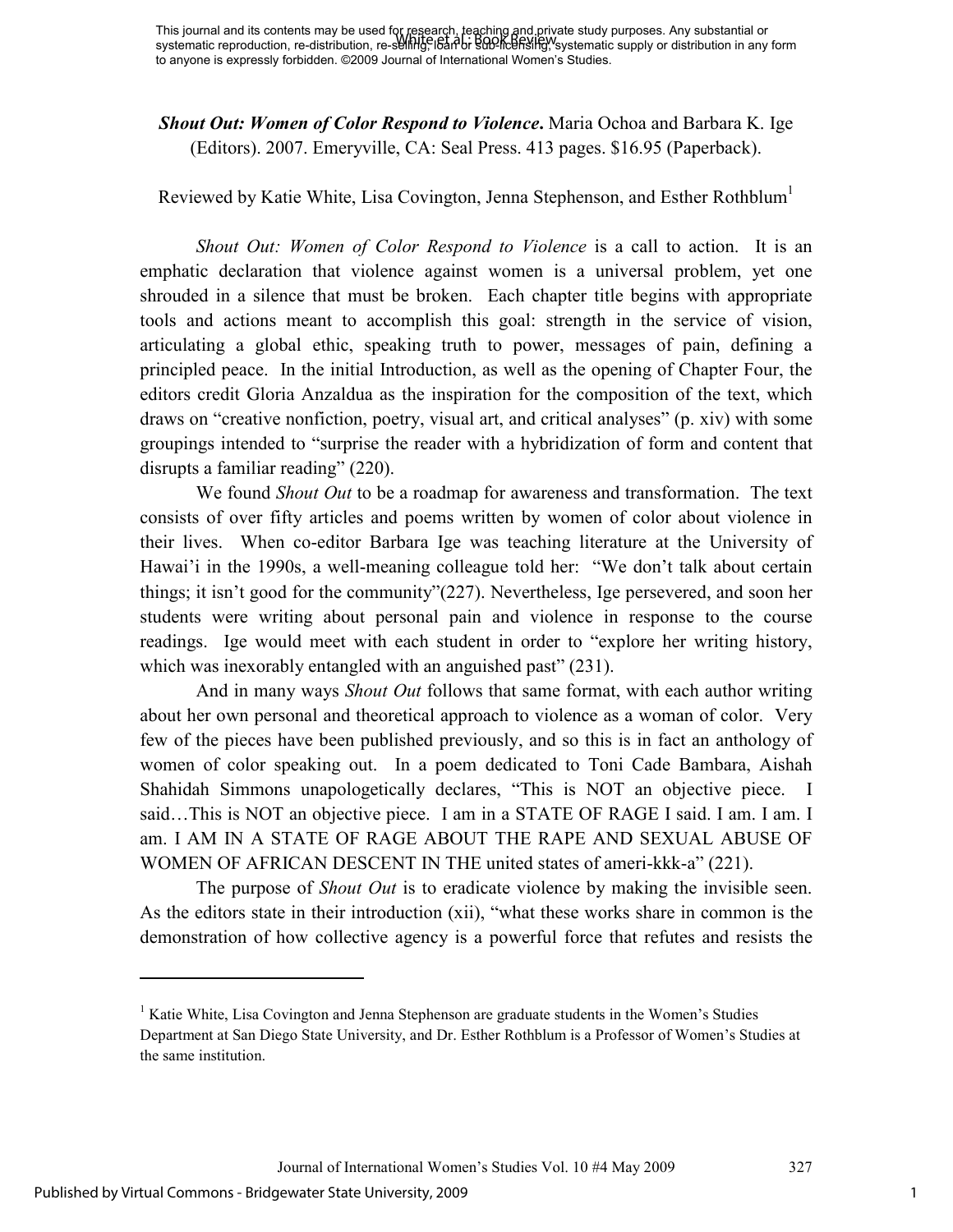violence perpetrated by individuals and institutions." According to the editors, they received hundreds of responses to their call for submissions, and they accepted pieces by women who were African American, Asian American, Indo-American, Chicana, and Native American, as well as women from Southeast Asia, the Middle East, Latin America, the Pacific Island nations, and Eastern Europe. Authors range in age from those still in high school to elders.

*Shout Out* contains vivid descriptions of domestic violence, rape, and incest, but also sexual trafficking, violence inside prison, and war-related trauma. The poems and essays describe how economic conditions restrict the options that women of color have to leave abusive situations, how immigration serves to isolate women, and how colonialism remains a painful legacy. One of the articles, written by Hosai Ehsan, also points out that White Americans "presume that 'other' cultures, especially people of color, are far more accepting of domestic violence than the U.S. culture" (69).

In "The Way We Do Things in America," Alissa Bierria uses a play on words from George Bush to further challenge the position "of the United States as a 'model country' for the world to emulate" (150) Specific attention is given to how U.S. society is permissive of violence against women and how violence is sustained by representations in the mainstream media, as well as actions taken, yet denied, by the U.S. government, particularly in the War on Terror. Sexual torture is a powerful force of the U.S. military and a component of military culture. Bierria argues that what will ultimately end rape is the undermining of this institutional endorsement and embodiment of the principles of rape culture (152).

As Elena Shih says about trafficking in Thailand, "the trade of women is an ideal economic undertaking, for there is very low investment, very low chance of being caught and prosecuted, and a very high return" (88). She compares the trafficking of women to the drug trade, where drugs can be used only once whereas women can be used repeatedly. Trafficking in women becomes a transnational corporation, involving the sex tourist industry, internet matchmaking organizations, arrangers and investors, recruiters of women, debt collectors, and transporters. But Elana Shih also describes women's sense of agency—they get involved in migrant sex work in order to support their families and to obtain economic independence. Some sex workers have also discovered or founded grassroots feminist organizations and then prosecuted their persecutors. Agency is also a central theme of the entire book. The editors argue in the Introduction to Chapter One, "Peace begins with each individual, and the stories in this chapter teach us how to move from the personal to collective agency in the effort to end systemic violence" (3).

Invoking Gloria Anzaldua's concept of borderlands (1987), Sharmila Lodhia describes how U.S. media distort reports of violence against women of color in the U.S. and in other countries. When an Indo-American woman was shot and killed by her husband in California, media reports emphasized "the so-called 'status of women in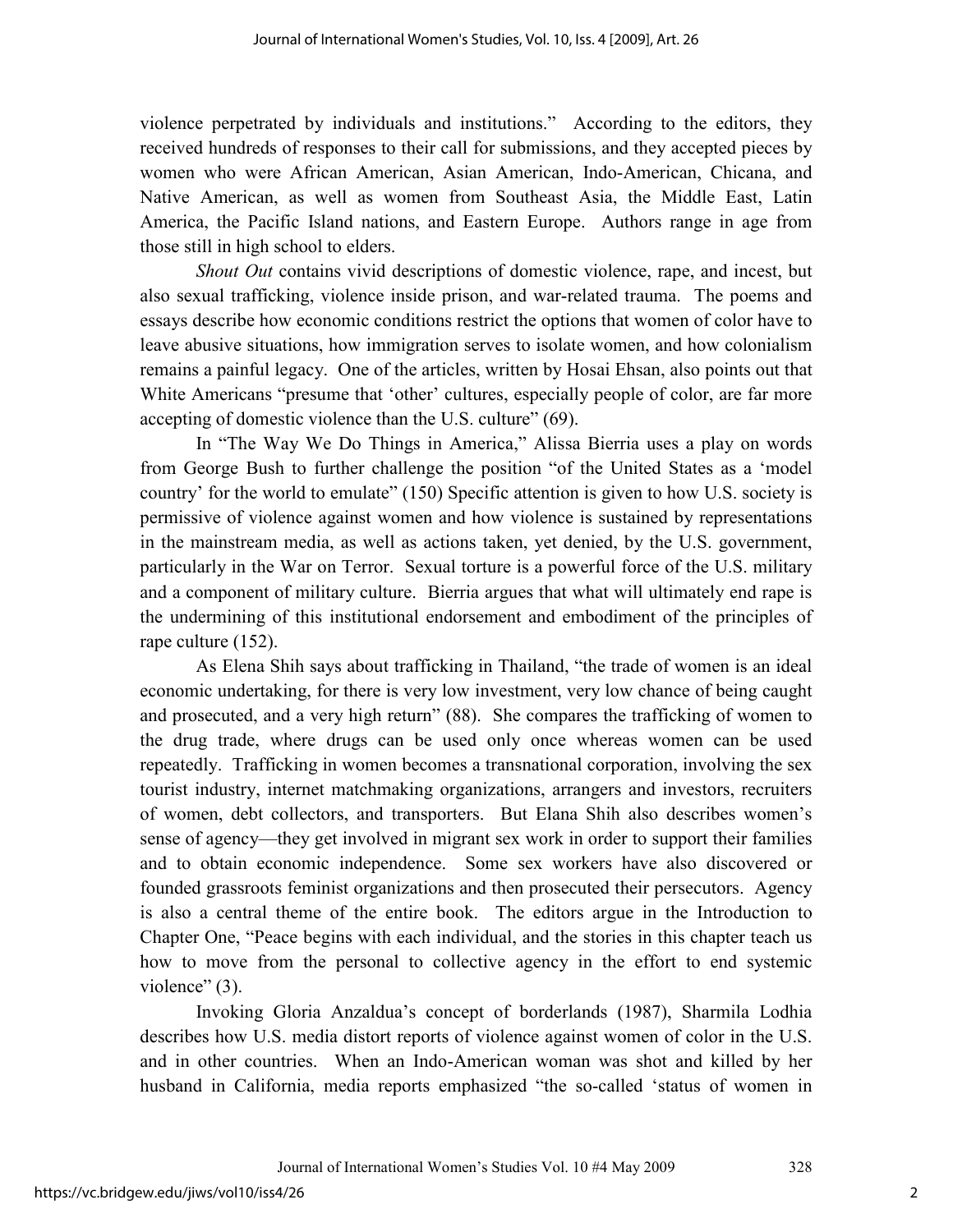India' and the motivations for violence committed against them" (110). Lodhia states (111): "In these storylines, 'culture' is presented as monolithic, and religious diversity is disregarded in favor of distorted versions of what gendered violence signifies within the Indian community."

In the book's final section, women describe their liberty and imagine a world free from violence. Lakshmy Parameswaran explains how they found each other and discovered "diversity in unity" (55). Leticia Manzano and Deborah Okrina write about using poetry to reduce shame and promote healing. As Lily Yeh states, "My story is a look into how personal endeavors can become a catalyst for community actions, and how an inward journey can manifest in social change" (337). YK Hong writes that her "entire life's work is based on the knowledge that we, as oppressed beings, are working toward something much larger than us" (306). In fact, the authors of *Shout Out* are not just making peace with their own experiences of violence, but they are inspiring the readers to become activists as well.

We, the reviewers, represent a diversity of backgrounds but only one of us, Lisa, is a woman of color, whereas Katie, Jenna and Esther are White. As Lisa commented:

I find myself in an interesting situation. I felt comfortable and agree with many of the concepts discussed in the book. For example, in the poem *Sixteen* by Aya de Leon, she said, "...a chronic case of aggressive makeup and thoroughly systematized hair." After reading this poem, I wondered whether my White peers understand the concept of hair in the Black community. Do they understand how hair is not only a commodification but is also valued more if it is straight, long, and ultimately maintaining Eurocentric characteristics? Do they realize hair is not the only way women of color are colonized? While reading the book I found myself not only in solidarity with the women of color but also in the awkward position of being the only woman of color reviewing this book. I wonder if this book could be analogous to Leticia Manzano and Deborah Okrina's concept of sharing poetry. Manzano and Okrina state, "Teach the audience not to critique poetry, but to listen to the feelings behind the words." Although I do not think my White peers will completely understand colonization regarding women of color; there is much information that we can read and learn but actually being in solidarity with women of color are two different concepts.

Nevertheless, *Shout Out* will be read by women of color as well as White women, and transform their ideas about violence and how to prevent it.